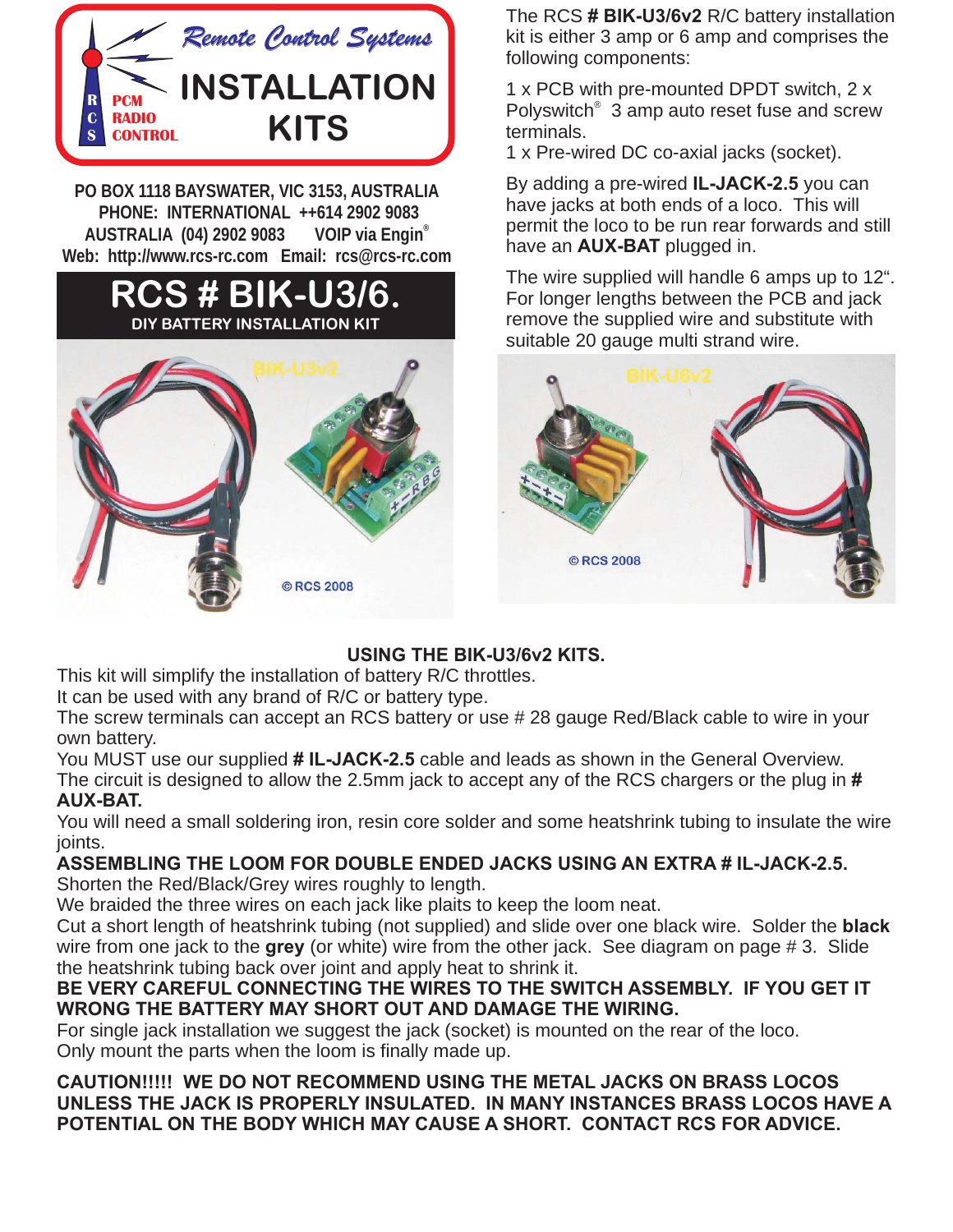### **GENERAL OVERVIEW.**



#### **CAUTION!!! Only plug the charger in when the switch is in the OFF Position.**

### **TYPICAL INSTALLATION OF SINGLE JACK WITH CHARGER**

**PAY PARTICULAR ATTENTION TO THE JACK WIRING. IF NOT WIRED CORRECTLY IT IS POSSIBLE TO SHORT OUT THE BATTERY.**



**-2-**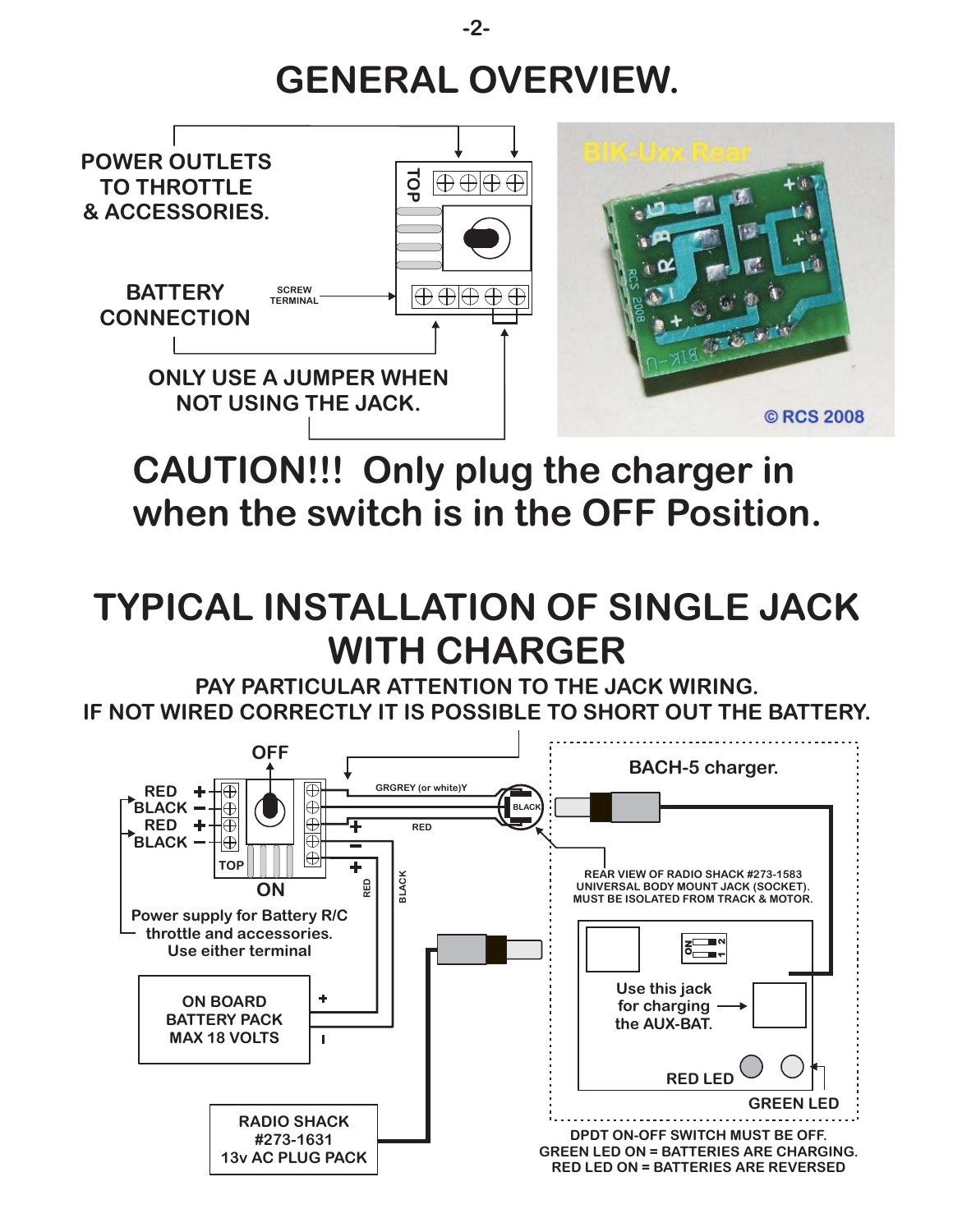### **WIRING DOUBLE JACKS FOR DIESELS**

**-3-**

**PAY PARTICULAR ATTENTION TO THE JACK WIRING. IF NOT WIRED CORRECTLY IT IS POSSIBLE TO SHORT OUT THE BATTERY.**



**ONLY USE ONE JACK AT A TIME DURING OPERATION.** 

# **TYPICAL INSTALLATION WITH # AUX-BAT**

**PAY PARTICULAR ATTENTION TO THE JACK WIRING. IF NOT WIRED CORRECTLY IT IS POSSIBLE TO SHORT OUT THE BATTERY.**